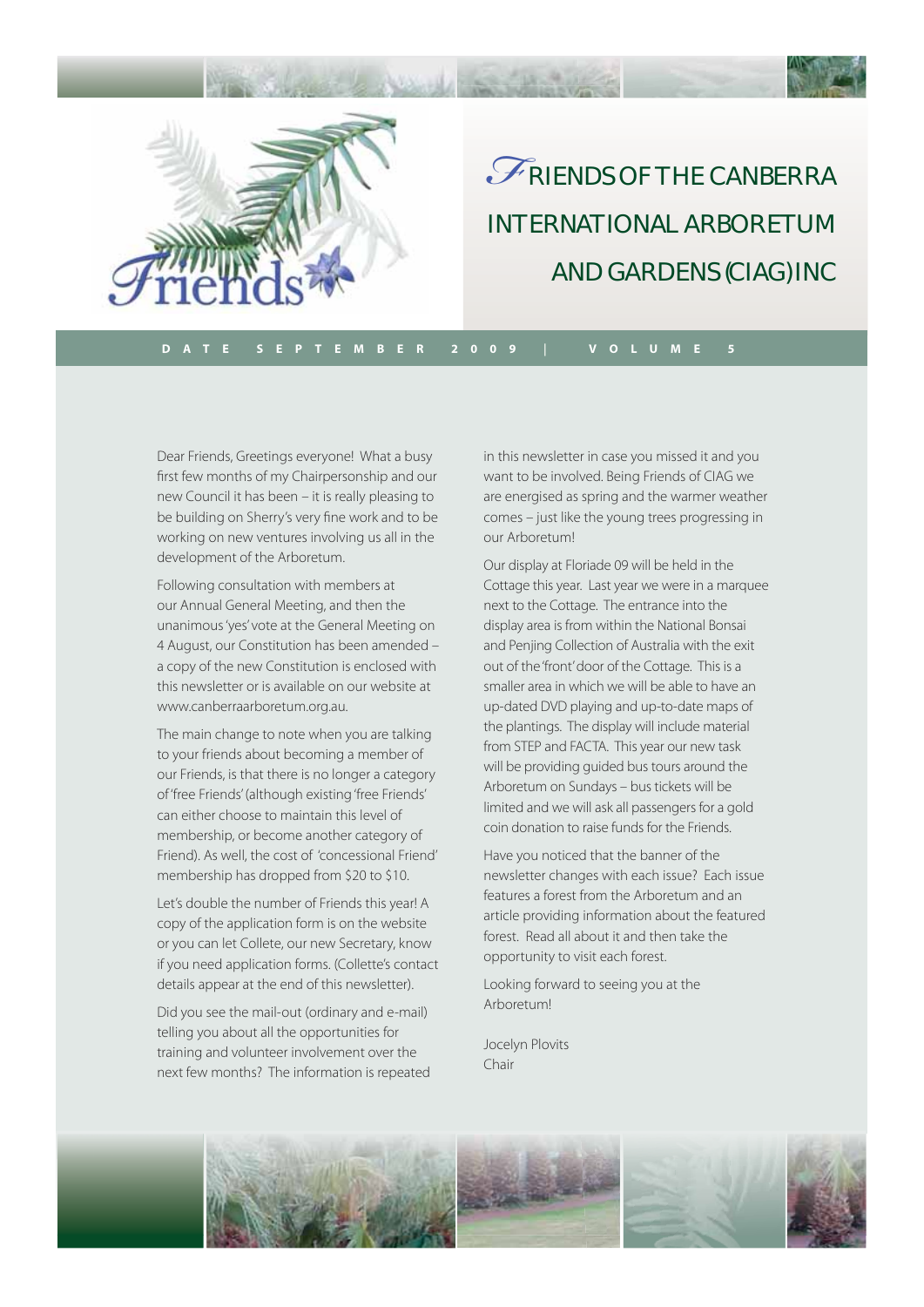

### **REALLY MAKING PROGRESS!**

How wonderful it is to let you know about the progress being made at the Canberra International Arboretum and Gardens. It is now easy to see some of the 20 new forests that have been planted and the roads, dam and related works, even if you are only driving past the site. Please remember that you can walk in on Sundays (between 10am and 4pm) and have a look for yourself. Of course, when you are involved in a Friends working bee you will be able to have a really good look at the detail.

In 2009 the Governing Board, in conjunction with the Project Team within Chief Minister's Department, has organised for:

- landscaping the entrance, the parking and the walkway at Dairy Farmers Hill
- the picnic area within the Himalayan cedars – paths including access for people with a disability, a viewing platform, tables and seats and a toilet block
- power to be connected into the site
- public art including 'Nest' by Richard Moffatt (purchased by ACTEWAGL) placed on Dairy Farmers Hill and 'Wide Brown Land' to be installed on a knoll overlooking the Parkway
- planning for a sculpture competition with a possible \$100, 000 acquisition prize
- incorporation of the Xeriscape Garden from Weston as the Water-wise Childrens Garden
- landscaping of the Central Valley/ Commemorative Garden (see photo)
- re-opening of the National Equestrian Trail
- support for the Southern Tablelands Ecosystems Project plantings
- review of the Master Plan
- planning for on-site parking
- planting of at least 22 new forests in calendar year 2009
- planting of an additional 45 forests as the seed is successfully acquired and propagated.

Other developments include: opening of the negotiations to include the Lyndsay Pryor Arboretum in closer links to our Arboretum; managing the Murrumbidgee riparian zone at the southern side of the Arboretum; fostering the Kurrajong seedlings that are emerging on site; transplanting Grass trees (Xanthorrhoea) from the Cotter Dam expansion; maintaining a small well managed forest of Pinus radiata as part of the historic record of the site; plantings by Ambassadors such as the recent planting of the Ginkgo biloba by the Chief Minister and His Excellency, Mr ZHANG Junsai, Ambassador of the People's Republic of china and Madam YIN Guomei, on 10June 2009; appointment of a bonsai expert; and sponsorship of forests, such as the Quercus Palustris 'Freefall' by the Institute of Engineers. And it does not stop here because looking to the future we have asked for concept designs for the visitors centre and café and the Bonsai and Penjing pavilion which will be located near the Childrens' Garden and we are negotiating for centenary funding for Canberra's birthday in 2013.

Thank you to the Friends for working with us to achieve these outstanding outcomes.

John Mackay AM Chair Governing Board



Central Valley Earthworks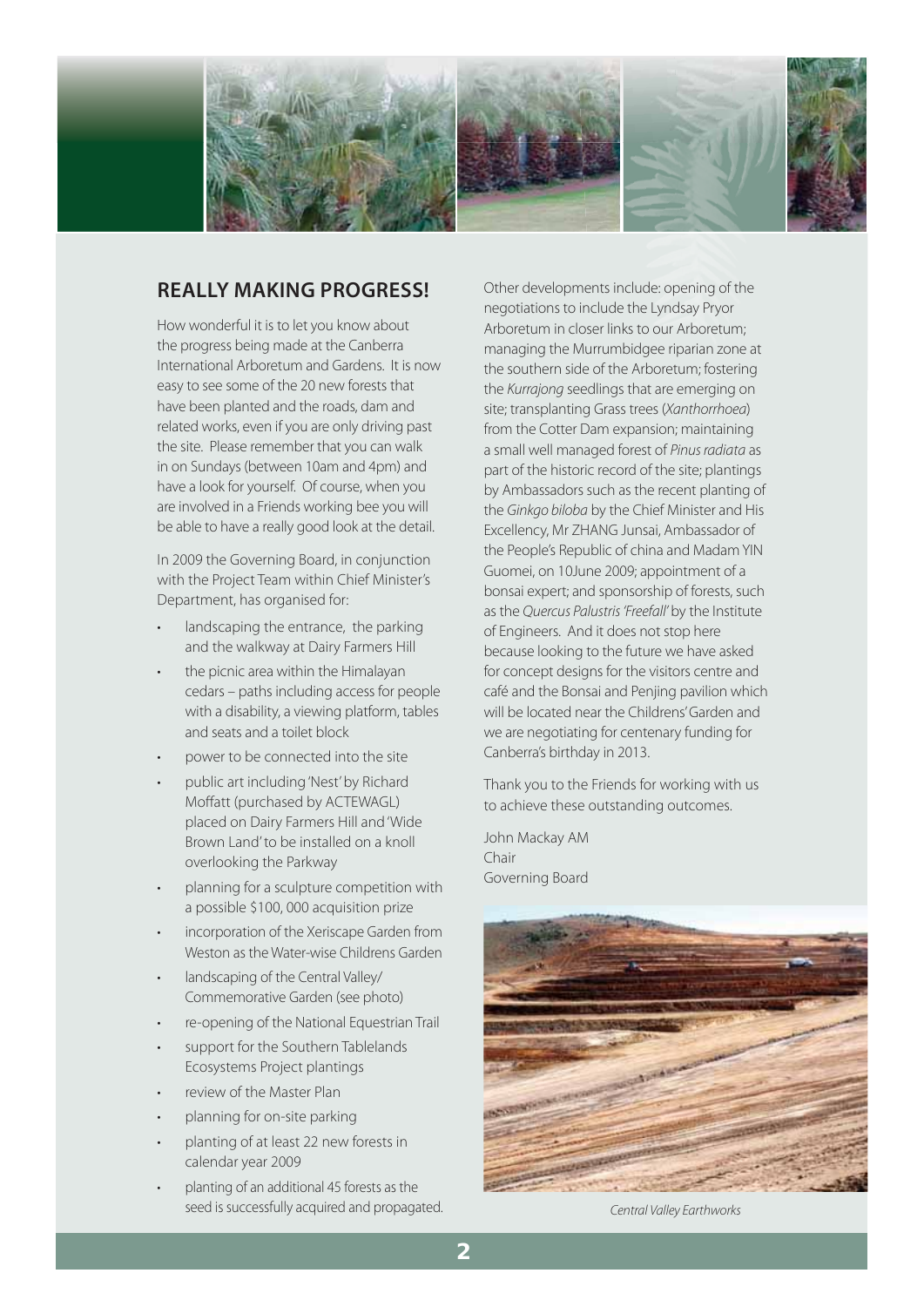

# **BOARD ADOPTS FRIENDS' INITIATIVES**

The Friends have been developing initiatives at the request of the Governing Board of the Canberra International Arboretum and Gardens – and it is with pleasure I can report that two of our initiatives were adopted by the Board at its June 09 meeting.

### **SEAT SPONSORSHIP PROGRAM - SUMMARY**

The Seat Sponsorship Program offers the opportunity to sponsor a seat in the sensational, new Canberra International Arboretum and Gardens (the Arboretum). The Friends' task now is to develop the fine detail to implement the program. It is planned to submit the final details to the Board in October 09.

Seats mark places to take a moment or more to appreciate the forests and gardens and appreciate the views. Seats provide much needed places to rest, since the site is large and not everyone using them will be in exceptionally good physical health. Seats can also be places for entertainment including corporate events and picnics. They are also places that could feature one or more metal recognition plaques for a sponsor or a person recommended by the sponsor. By allowing more than one plaque per seat, a range of price options can be offered to potential sponsors and similarly different options could be based on the materials used in seats, granite being more expensive than wood.

The Seat Sponsorship Program allows people or organisations (including firms) to sponsor a seat that features a recognition plaque: to recognise someone special; a special event like a wedding or a birth; or to recognise a sponsoring organisation. It is a thoughtful way to provide recognition while providing support to the Arboretum.

The recommended costs of the seats are as follows: The recommended costs of the seats are<br>as follows:<br>• \$5000 to sponsor a new seat for 10 years

- with a single plaque.
- \$2000 to extend the usable period of an existing seat for 10 years, or a lesser period if the condition of the seat becomes un-repairable.
- \$1000 per plaque to sponsor a seat with up to five plaques for 10 years.
- Sponsorship covers part or all of the cost of the seat, the plaque, and the maintenance for 10 years.

#### Placement of seats

As the detailed design for various areas of the Arboretum and its gardens is developed, locations within the site will be identified for seats. A map of potential sites can be provided. Sponsors can request a seat site and mark their first and second preferences on the map. Sponsors will be contacted to confirm seat placement and delivery date. Friends and family and/or guests are welcome to be present when the seat/plaque is placed. If the sponsor seeks to hold an event this will need to meet the event guidelines set by the Arboretum.

Administration Seat sponsorship Program This will be a very interesting and key fundraising program which will be administered by the Friends under contract to the Arboretum entity when it is formed.

#### **TREE DATA PROJECT - SUMMARY**

Given that it is important that the collection of information, and availability of information, is systematic and verifiable, the Friends offered, on a voluntary basis, to compile tree information into a database and perhaps a handy booklet, both of which can easily be used and up-dated from time-to-time.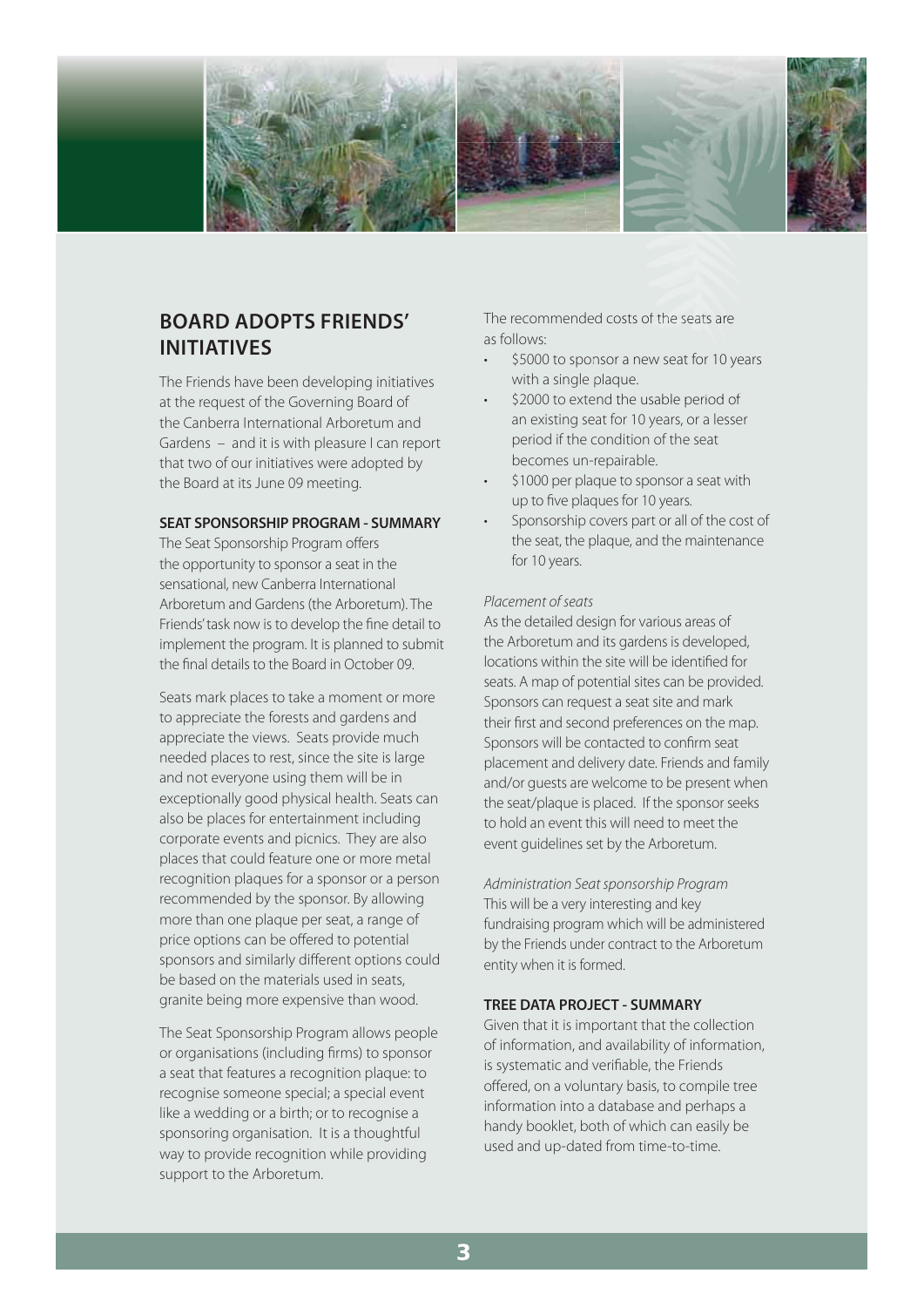

### The project will:

- Gather, into a readily accessible form and location, a set of notes, covering a wide diversity of information about the 100 Forests 100 Gardens project, to use as the basis for ongoing production of information products.
- Capture the growing amount of information about the forests generated in the course of selecting species, including, but not necessarily limited to:
	- assessing them scientifically, including likelihood of successful growth in Canberra's climate and the soils of the site, potential for weediness, rare or endangered status etc.;
	- sourcing propagation material (provenance);
	- landscape design of each forest;
	- special purpose trees originating from ceremonial occasions as well as being the focus of building relationships with the diplomatic community;
	- planting date and subsequent follow up arboricultural maintenance (e.g. thinning and pruning regimes used, pest and disease control, replacements, weediness monitoring).
- Incorporate the ancillary, referenced information about the forests found by the Friends and derived from a variety of sources (expert knowledge, websites of sources (expert knowledge, websi<br>likely to provide quality information, published material etc.).
- Contribute measurement and other data about the trees as they are growing.

### Outcome

The project will produce a single source of historic and current information about each forest that can be used by all who need information about the forests. Additionally, it should see the development of a process for maintaining the currency of information in the database.

### Work has commenced

The Friends initiated this project because having accurate information is important to our credibility when we are working as volunteer guides and informing the community. It has emerged that our initiative is very much welcomed by the Chief Minister's Department Project Team and the Board because it helps to build the very data that will be useful for research and education into the future.

Summarised by Jocelyn Plovits from papers prepared for the Governing Board of the Canberra International Arboretum and Gardens by the Council of the Friends.

*Have you let us know your e-mail address and/or any other changes to your contact details? Please contact Collette on mob: 0418 412 640 or e-mail us at hackman@grapevine.com.au*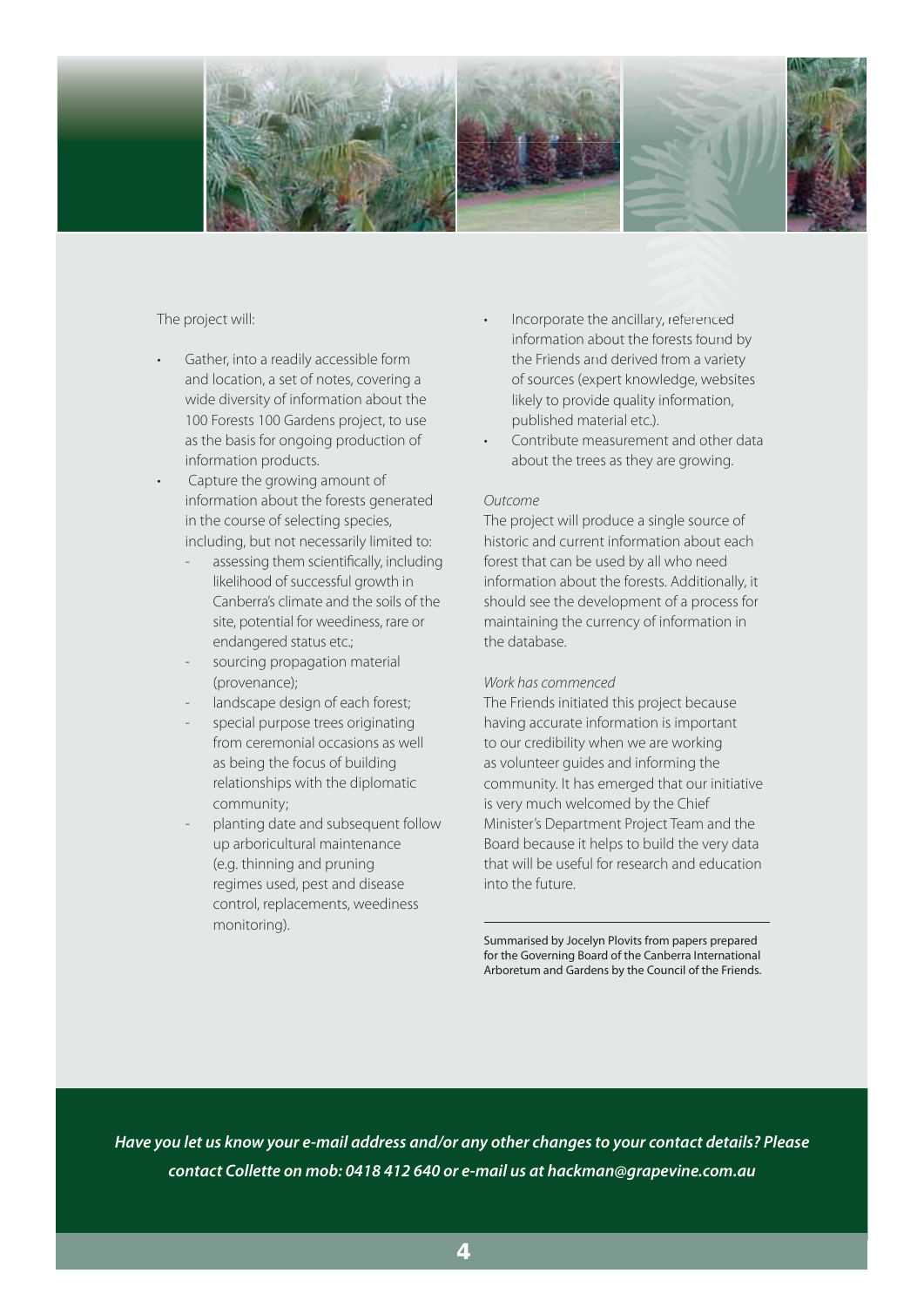

# **FRIENDS AT THE JUNE WORKING BEE AMONGST THE**  *Washingtonia fi lifera* **(CALIFORNIAN FAN PALM)**

The plastic guards had to be removed because it was feared they could cause problems with increased humidity. The mulch had fallen in against the trunks and this was considered undesirable, so Friends were raking it away from the trunks. The stakes that had held the plastic guards had to be removed. Multiply all this out by more than six hundred and you see why the Arboretum needs Friends - many hands make light work.

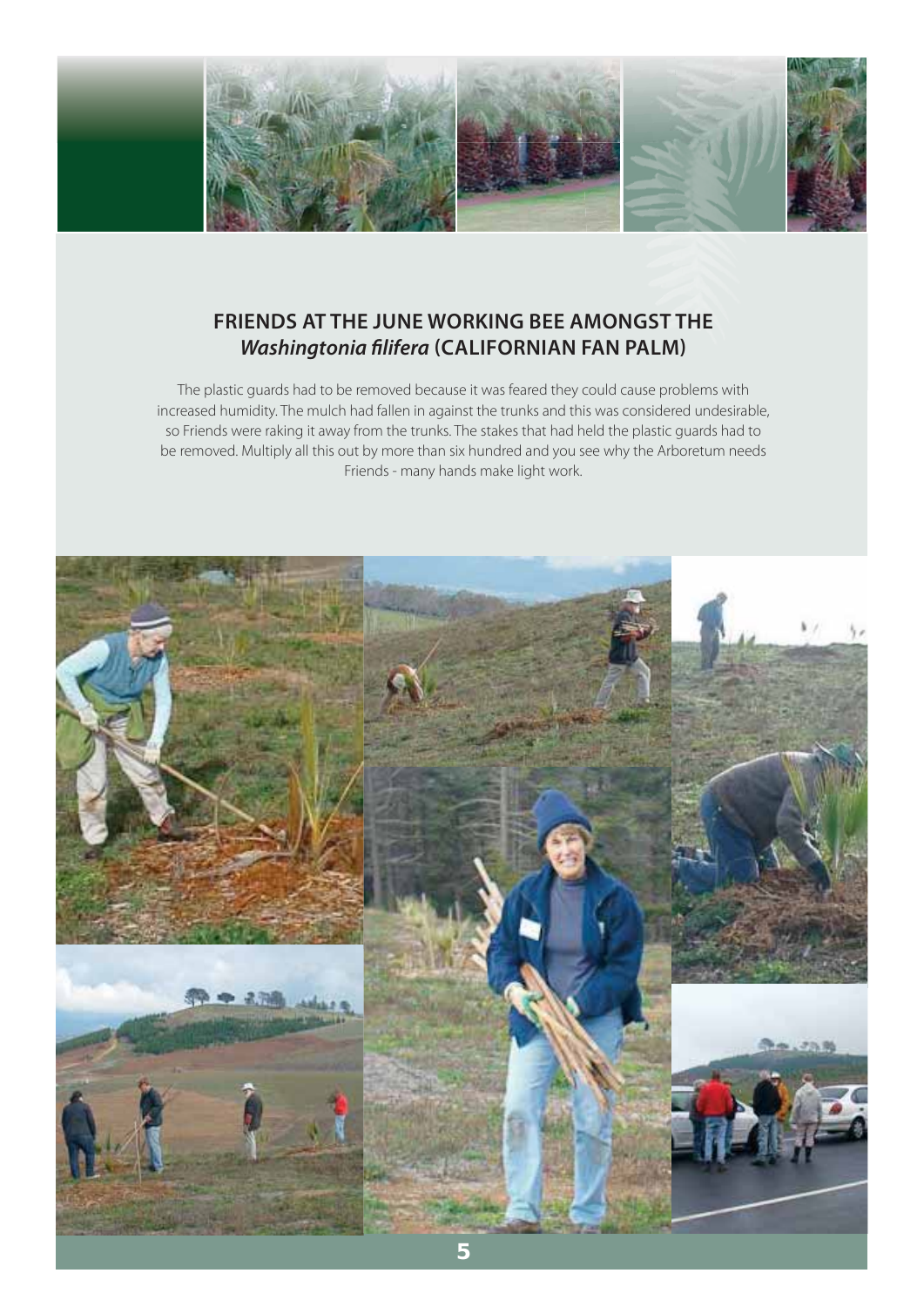

## **TREES IN FOCUS**

This newsletter features the *Washingtonia fi lifera* **(American cotton palm or Californian fan palm)** in the banner.

The genus **Washingtonia** has two species: the Mexican fan palm (Washingtonia robusta) and American cotton palm (W. filifera) which is native to south western North America where its natural distribution in oases which are disappearing through loss of habitat. The American cotton palm is regarded as a remnant species but it has been widely cultivated in USA as an ornamental tree though not as widely as W. robusta. Its conservation status is 'locally rare not threatened' according to the IUCN red book.

It is tolerant of hot climates and temperatures as low as -10° C. The seed was eaten by North American Indians as well as a wide range of animals and the large leaves have been used for thatch and basket making.

The generic name honours George Washington, President of the United States, and filifera comes from Latin: 'thread-bearing'.

The palms have been planted high on a ridge to minimise frost exposure. The trees are fast growing and have massive grey, ring-marked trunks topped with numerous large fan-shaped leaves. As you can see from the following picture, the palms will provide considerable interest depending on how the palms are maintained over time and as they mature.

Last newsletter, the *Eucalyptus benthamii*  **(Camden white gum)** was featured in the banner.

This is one of Australia's vulnerable native tree This is one of Australia's vulnerable native tre<br>species because there are so few individuals in the wild: it occurs naturally on river flats in only three or four places in New South Wales, in the wild: it occurs naturally on river flat<br>only three or four places in New South W<br>one of which is near Camden, hence the common name. The natural population of this species is probably less than 7000 individuals, so that it is in danger of extinction and inbreeding in the smaller stands.

Forest scientists have recognised the tree's potential as a plantation species for timber production and environmental benefits. It has been grown successfully in trials in China and South Africa as well as in Australia and is the subject of a tree breeding program that was started by the CSIRO and others. Taxonomic classifications put Camden white gum as closely related to Eucalyptus viminalis which typically occurs along water courses in the ACT.

It has grown rapidly in the Arboretum and may grow up to 40m tall and live for more than 150 years. It is planted in curving lines which will provide an eerie effect as you walk through the white tree trunks. This tree has considerable potential for parkland plantings.

Information for these articles was provided by Mr Tony Fearnside (President FACTA) and Mr Mark Richardson (Consultant to the Arboretum project).



W. filifera at the Botanic Gardens, Adelaide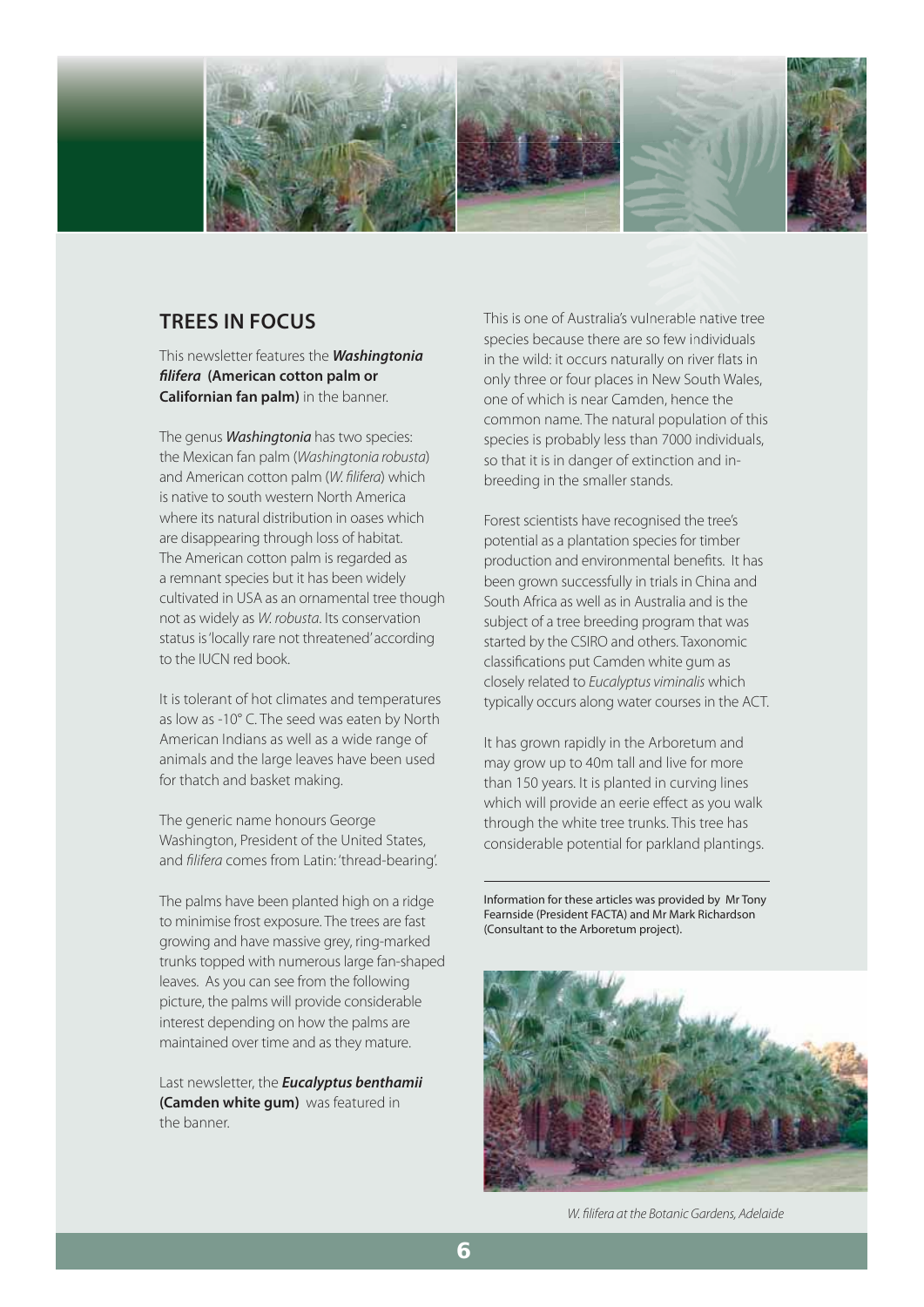

## **OPPORTUNITIES**

Spring, Floriade and the warmer weather will bring plenty of opportunities for volunteers. Training sessions will be available for new volunteers and to update knowledge about this rapidly changing project - it is really exciting to see so much progress.

Training sessions were held on 30 August 2009 at the Temporary Visitors centre at the Arboretum. Twelve people attended the first session which was fro new members and 25 people attended the second session which provided all volunteers with up-to-date information on the new tree species being planted as well as the finer points of bring a bus guide. Congratulations to all who attended.

You can be a volunteer for one or more of the following activities:

1. **Arboretum display at Floriade**

 Do you have a few spare hours between 9.00am and 5.00pm any day between (and including) 12 September 09 and 11 October 2009 to be an explainer at the display in the main room of the Cottage (next to the Bonsai display)?

Normal shifts will be 9.00am to 1.00pm, 12.00 midday to 3.00pm and 2.30pm to 5.00pm, so you could choose a normal shift or let us know what times you are available.

2. **Guide on bus tour** - there will be two buses leaving Floriade each Sunday commencing 13 September and finishing 11 October - one at 11.00am and one at 1.00pm. Each tour will go for about an hour and a half. This will be similar to the tours run during the Festival of the Forest 09. Visitors going on the tour will need to obtain a ticket from the Arboretum

display on the day. There will be a limited number of places for these gold coin donation tours. Would you like to be a guide for a bus tour?

**STEP Event** - Come along on **24 October at 2.00pm** to meet Dr David Shorthouse and Warren Saunders who will present information about progress on the STEP site. E-mail limestone@grapevine if you are coming to the event please

### **Working Bee Sunday 27 September 2009**

We will be working with the Curator, Adam Burgess, in the **Wollemi Forest** and, as usual, apart from this exclusive opportunity to assist the growth of one of the rarest trees in the world, there will be a sumptuous morning tea to finish.

### **Tree Data Project**

We have organised, with the support of the Board and in collaboration with the Chief Minister's Departmental Project Team, for the Friends to collect tree data in terms of written material and research, as well as participating in a specific program recording tree measurements. This project will be led by our Deputy Chair, Dr Roger Hnatiuk and volunteers will receive special training for both the research and for tree measurement programs. Those involved in the tree measuring will be able to go into the site on weekdays.

### **Members End of Year Party Sunday 22 November 2009**

This will be a combination working bee and picnic for Friends - a family event - and a great time to celebrate the progress being made at the Arboretum, and the valuable support provided by the Friends. You can come to both the working bee and the picnic or to either - just let us know.

**Please contact Jocelyn by e-mail on hackman@grapevine.com.au or 0406376711 to organise a place on the rosters and/or to indicate interest in participating in research or an event.**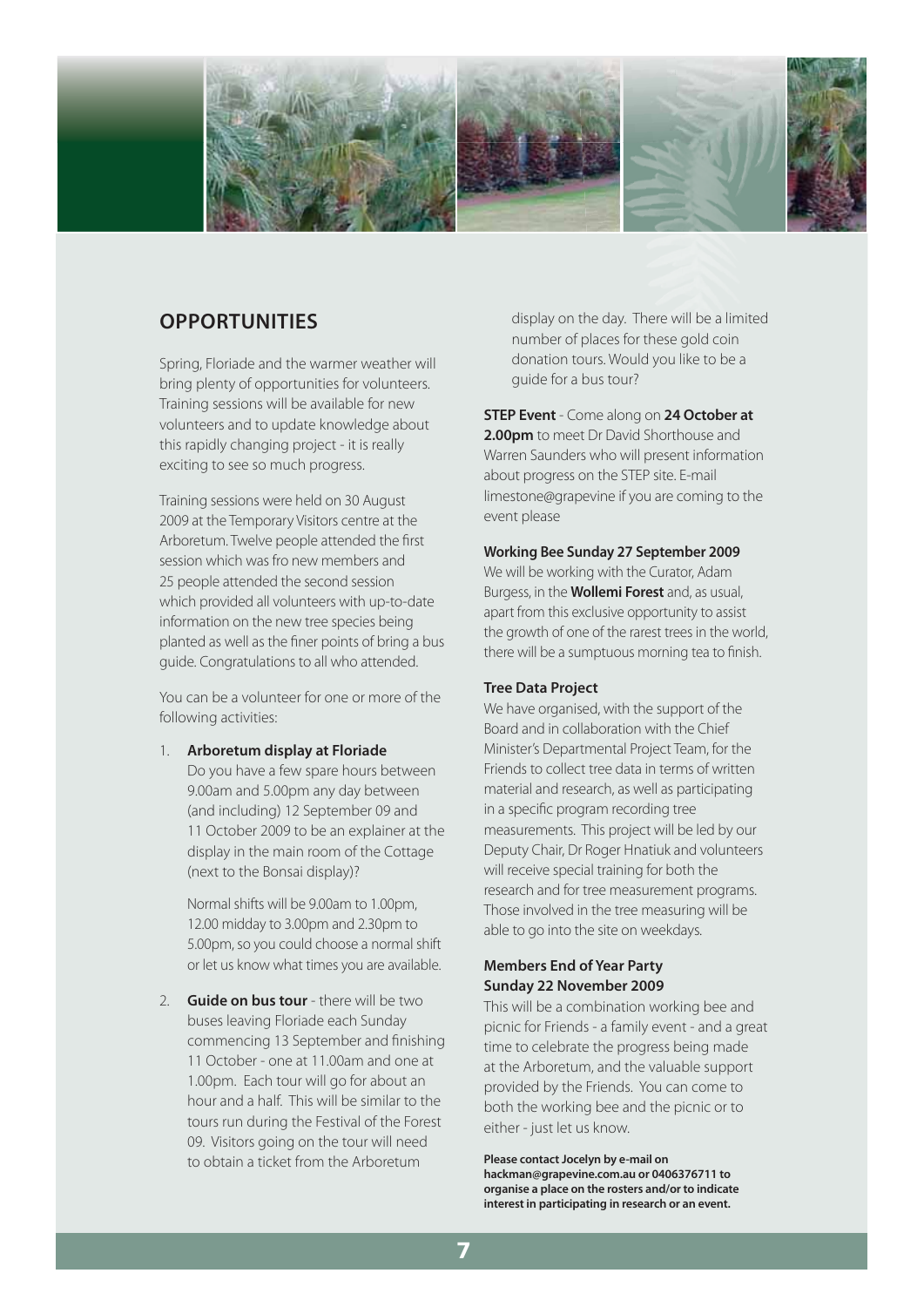

# **SHERRY MCARDLE-ENGLISH**

Inaugural Chair, Sherry McArdle-English, planting her presentation tree - a Wollemi that she has named 'Friendship'. The tree was presented to her at the 09 Annual General Meeting when she stepped down as Chair.

Our thanks to our sponsor Yarralumla Nursery.